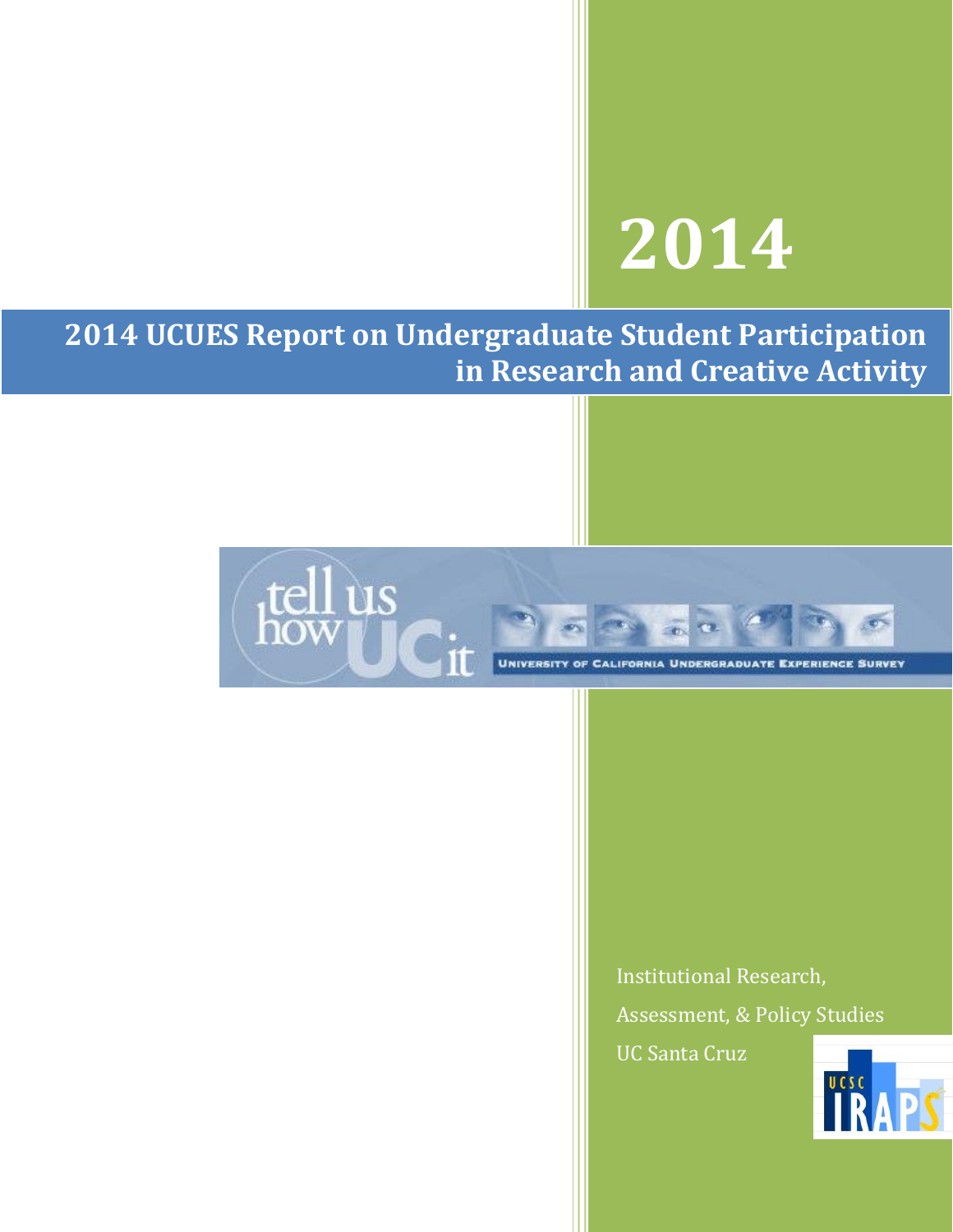# **Undergraduate Student Participation in Faculty's Research and Creative Activity**

*This report examines participation by UCSC graduating seniors' <sup>1</sup> in research and creative projects under faculty guidance, as well as the value they place on research. It is based on the University of California Undergraduate Experience Survey (UCUES) conducted in Spring 2014. A representative sample of 40% of the senior population responded to the survey (see Appendix).*

#### **Methodology**

Student participation in research and/or creative projects was measured based on a series of survey questions about whether or not they were involved in at least one of the following during their studies at UCSC:

- 1. Assisted in faculty's research or creative projects for course credit, pay, or on a volunteer basis;<sup>2</sup> and/or
- 2. Conducted a research or creative project under the supervision of faculty.<sup>3</sup>

Differences in participation are analyzed by academic division and entry status. The terms "similar" or "comparable" mean that the statistical significance of difference did not meet *p* < .05 in Chi-square analyses.

### **Participation in research and creative projects**

About two-thirds (64%) of graduating seniors reported having assisted in faculty's research and/or creative projects during their studies at UCSC. Additionally, some students reported having completed a research and/or creative project under faculty's guidance.

Overall, 73% of graduating seniors reported assisting faculty and/or participating in research and/or creative activities under faculty guidance.

#### *By Division*

Undergraduate participation in research and/or creative projects was high across all academic divisions as shown below in Figure 1.





#### *By Entry Status*

Similarly, participation in research or creative projects was high whether students started at UCSC as frosh or junior transfers. Even though students who enter as frosh have more time to pursue opportunities with faculty than students who enter as junior transfers, as shown in Figure 2,

students who started at UCSC as frosh and junior transfers in each academic division reported comparable rates of participation (based on tests of statistical significance).





 1 "Graduating seniors" were survey respondents who answered "probably yes" to the UCUES question: "Will you complete a bachelor's degree this spring or summer?" <sup>2</sup> A standard series of questions in UC-wide UCUES. <sup>3</sup> A UCSC-specific question added in 2014 UCUES to collect information on students whose projects may not have been part of the faculty's research program.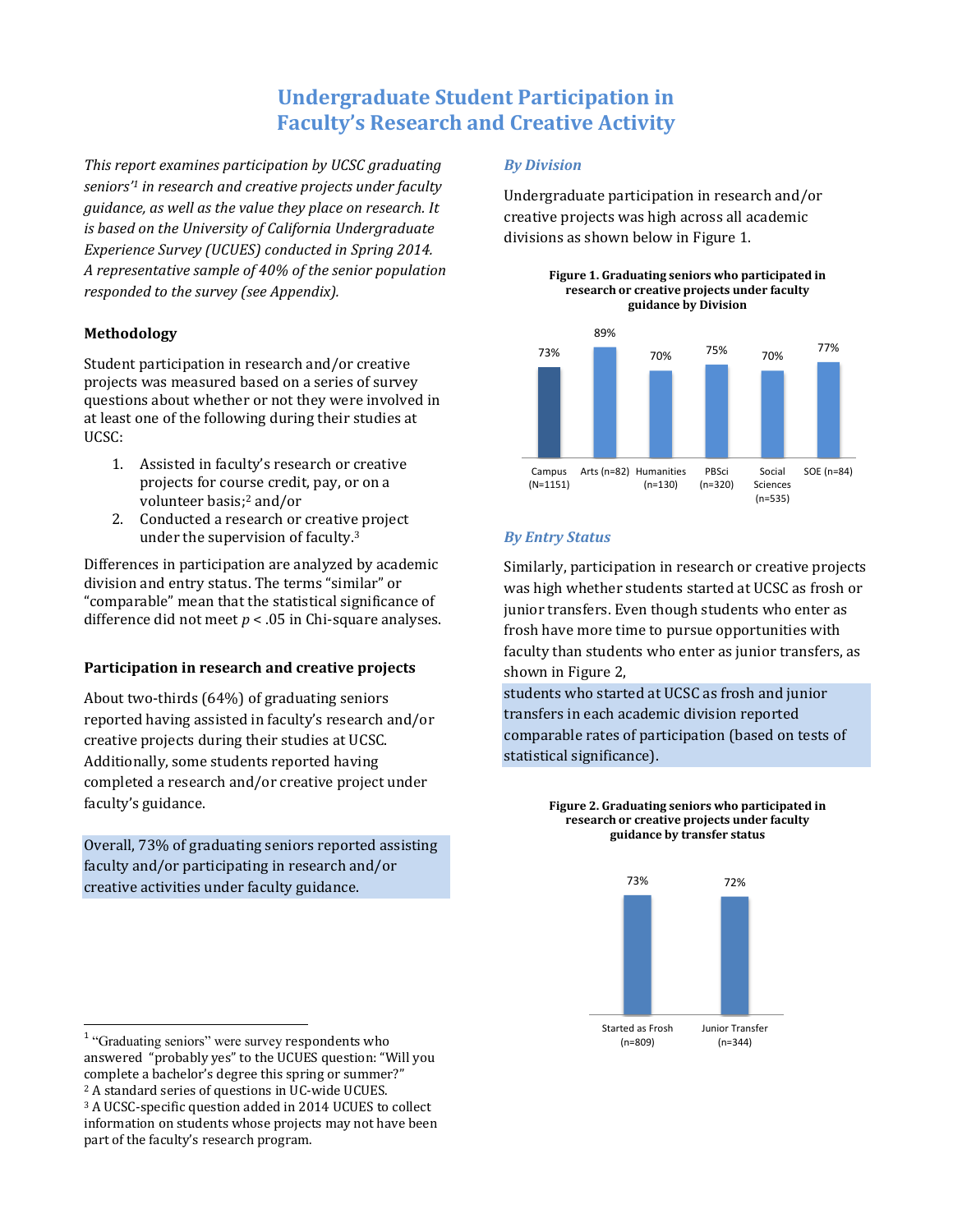#### *By First Generation Status*

Research participation by students whose parents did not complete a 4-year degree (first generation students) was similar to their non-first generation peers.

Furthermore, first generation students in each academic division reported comparable rates of research experience to their peers (based on test of statistical significance).

> **Figure 3. Graduating seniors who participated in research or creative projects under faculty guidance by first generation status**



#### **Course-Based Training**

The majority (94%) of graduating seniors reported having completed a research project, research paper, or a creative activity as part of coursework. Also the majority (82%) took at least one student research course in which they learned research methods or researched a topic (Figure 4).



#### **Value of research**

Students were asked a series of questions about the importance of being an undergraduate at a research university such as UCSC.

The majority of graduating seniors (84%) across majors agreed that "attending a university with worldclass researchers" was important to them.

Learning about faculty's research and gaining experience were important to UCSC students. <sup>4</sup> Over three-quarters (78%) of graduating seniors reported that learning research methods was important to them (Figure 4). About two-thirds (63%) said that it was important to take courses from faculty who incorporate their current research into the lectures and discussions. Furthermore, two-thirds considered gaining research experience an important aspect of being a UCSC student. This experience included assisting faculty in research or pursuing their own research (Figure 6).





Importance of having courses with faculty members who refer to their own research as part of the class

#### **Figure 6. Importance of participating in research**



Importance of assisting faculty in their research, for pay or as a volunteer **Importance of pursuing your own research** 

 $\overline{a}$ <sup>4</sup> "Important" includes those who selected essential, very important, and important on a 6-point scale from essential to not important.

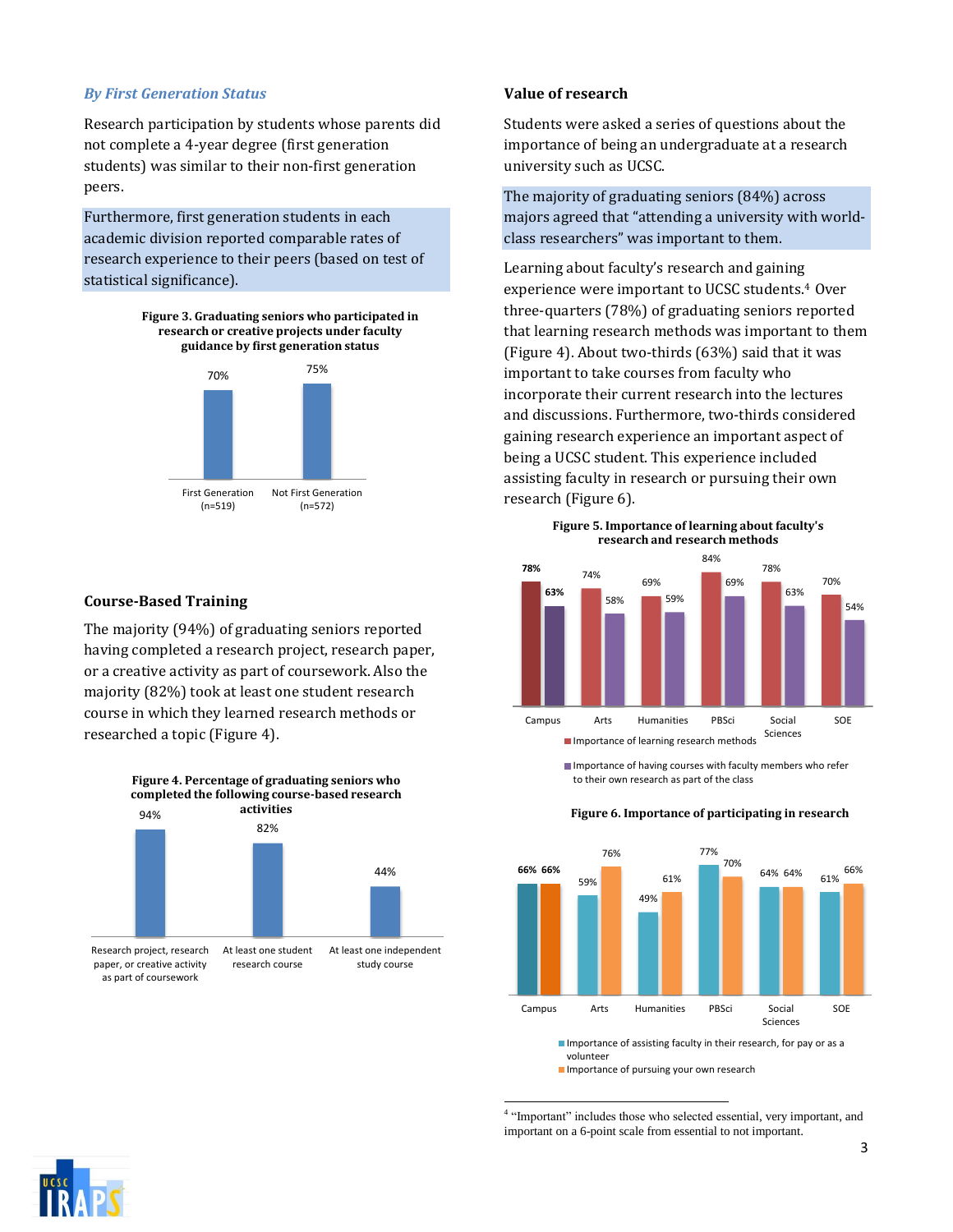# **Ability to participate in research or creative projects specific to one's field of study**

Students rated their current and starting ability to participate in research or creative projects in their field of study over the course of their studies at UCSC.

Across all programs, 83% of graduating seniors reported having a good, very good, or excellent ability to participate in research or creative projects in their field of study.

When they evaluated their starting levels, 28% of graduating seniors said that they had a good, very good, or excellent ability to participate in research or creative projects in their field of study.

#### *By Division*

Graduating seniors' self-reported current ability to participate in research or creative projects specific to their field of study was similarly high across all academic divisions (shown in green bars in Figure 7).



Current skills rated as good, very good, & excellent

Estimated gains in students' abilities were also similarly high across divisions.

# *By Entry Status*

Overall, junior transfers reported comparable current abilities to participate in research or creative projects specific to their field of research to those of seniors who started as frosh (see Figure 8).





#### *By First Generation Status*

Overall, first generation students reported comparable current abilities to participate in research or creative projects specific to their field of research to those of non-first generation students (see Figure 9).



Estimated gains in student abilities were also comparable .